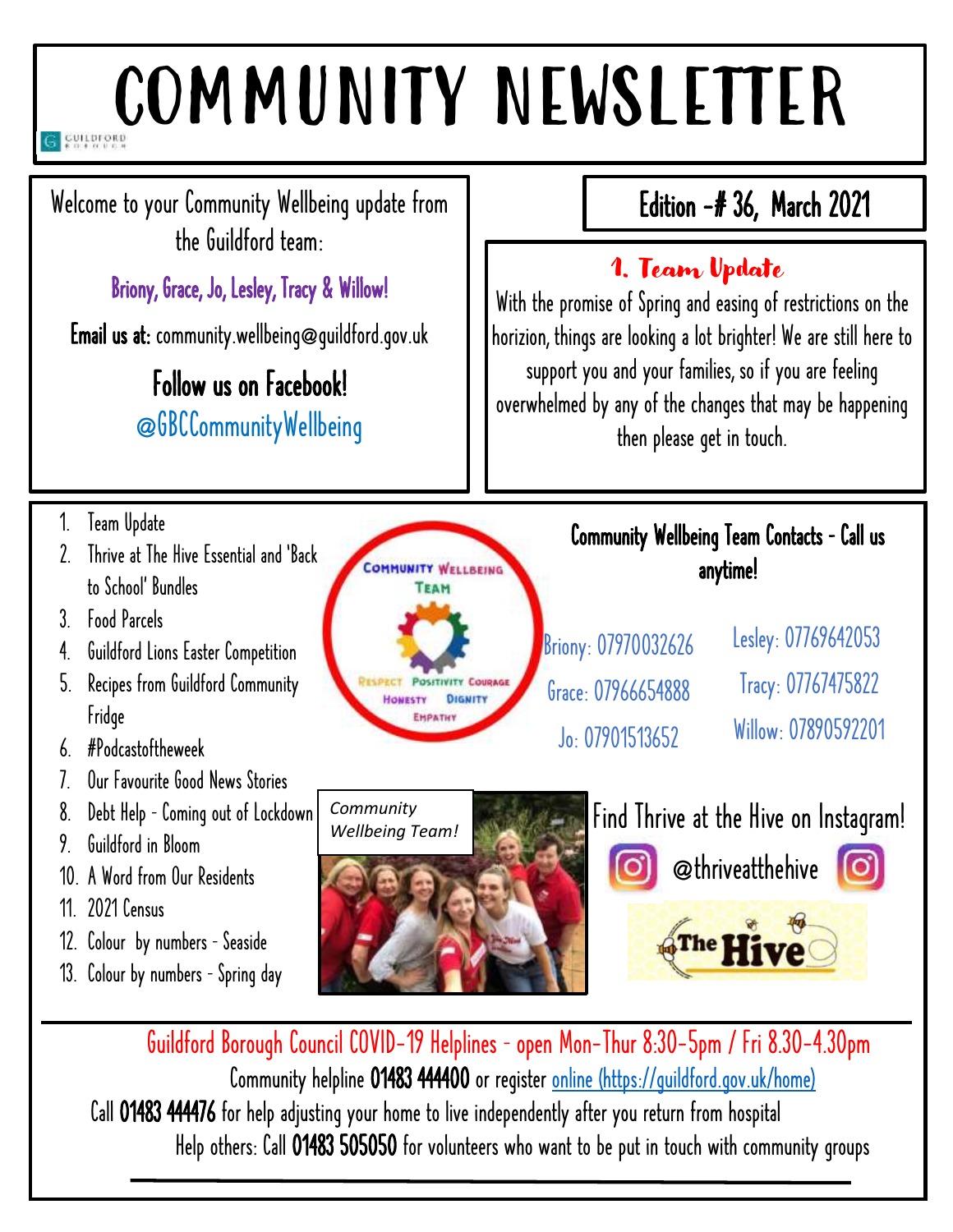#### COVID-19 Restrictions

National Lockdown. Coronavirus is spreading The Country is currently restricted within a fast so you must not leave your home unless necessary. 1 in 3 people who have the virus have no symptoms, so you could be spreading it without knowing.

#### Leaving home

You must not leave, or be outside of your home except where necessary. You may leave the home to:

- shop for basic necessities, for you or a vulnerable person
- go to work, or provide voluntary or charitable services, if you cannot reasonably do so from home
- exercise with your household (or support bubble) or one other person, this should be limited to once per day, and you should not travel outside your local area.
- meet your support bubble or childcare bubble where necessary, but only if you are legally permitted to form one
- seek medical assistance or avoid injury, illness or risk of harm (including domestic abuse)
- attend education or childcare for those eligible

If you do leave home for a permitted reason, you should always stay local - unless it is necessary to go further, for example to go to work. Stay local means stay in the village, town, or part of the city where you live. If you are clinically extremely vulnerable you should only go out for medical appointments, exercise or if it is essential. You also should not attend work.

# 2. Thrive at The Hive – Essential and 'Back to School' Bundles

 $c_{\rm ff}$ 

n

We are here to help if you need school uniform for your little ones before they head back to school on 8th March!

Thrive at the Hive have various school uniform available, such as, grey trousers, grey skirts, grey dresses and an assortment of coloured school jumpers

> If you haven't had time to order new school uniform or have found your little one has outgrown theirs, request a school uniform bundle today!

Contact us at ommunity.wellbeing@quildford.gov. uk or call 01483 444150

01483 - 444150 community.wellbeing@guildford.gov.uk

### Remember, 'Hands. Face. Space':

hands: wash your hands regularly and for 20 seconds face: wear a face covering in indoor settings where social distancing may be difficult, and where you will come into contact with people you do not normally meet space: stay 2 metres apart from people you do not live with where possible, or 1 metre with extra precautions in place (such as wearing face coverings)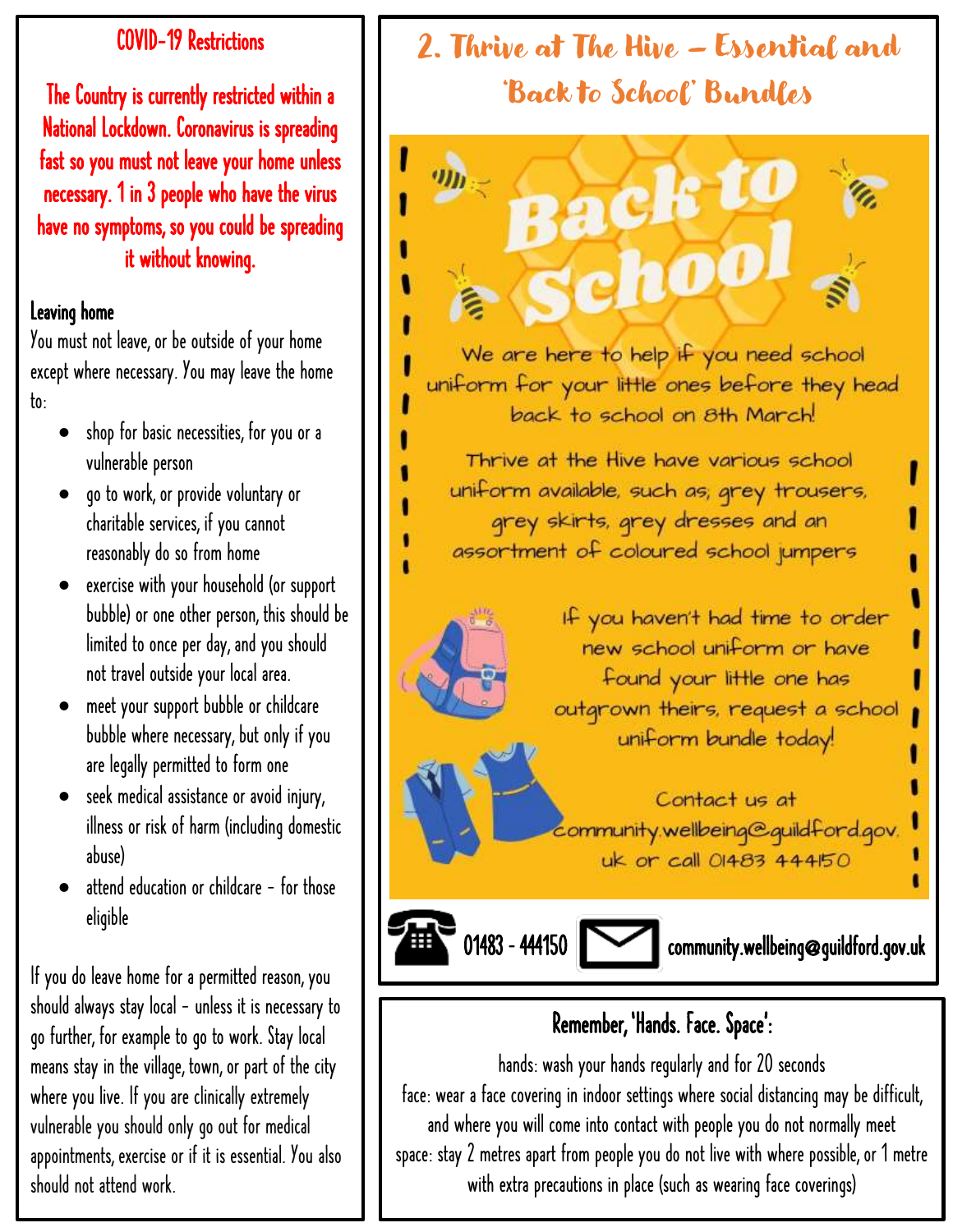### TESTING FOR COVID-19

#### When to get a test

If you have coronavirus symptoms, you need to get a test done as soon as possible. You need to get the test done in the first 5 days of having symptoms. Book a visit to a test site to have the test today. Or order a home test kit if

you cannot get to a test site.

- $\circ$  On days 1 to 4, you can get tested at a site or at home. If you're ordering a home test kit on day 4, do so by 3pm.
- $\circ$  On day 5, you need to go to a test site. It's too late to order a home test kit.

#### **Get help applying**

If you have problems using the online service, call: 119 if you're in England. Lines are open 7am to 11pm.

[https://self-referral.test-for](https://self-referral.test-for-coronavirus.service.gov.uk/antigen/name)[coronavirus.service.gov.uk/antigen/na](https://self-referral.test-for-coronavirus.service.gov.uk/antigen/name) [me](https://self-referral.test-for-coronavirus.service.gov.uk/antigen/name)

# 3. Food Parcels

If you or someone you know is struggling to access food, whether that be shielding, self-isolating or financial reasons brought on by the pandemic - we are here for you.

To request a food parcel for yourself or on behalf of someone else, contact us on by telephone or send us an email:

1483 444400

[community.wellbeing@guildford.gov.uk](mailto:community.wellbeing@guildford.gov.uk)

Our lovely Care Team, pictured below have shown the true meaning of 'Community Hero' adapting the way they usually care for people to fit the current needs of the pandemic. A HUGE thankyou for their tireless efforts!



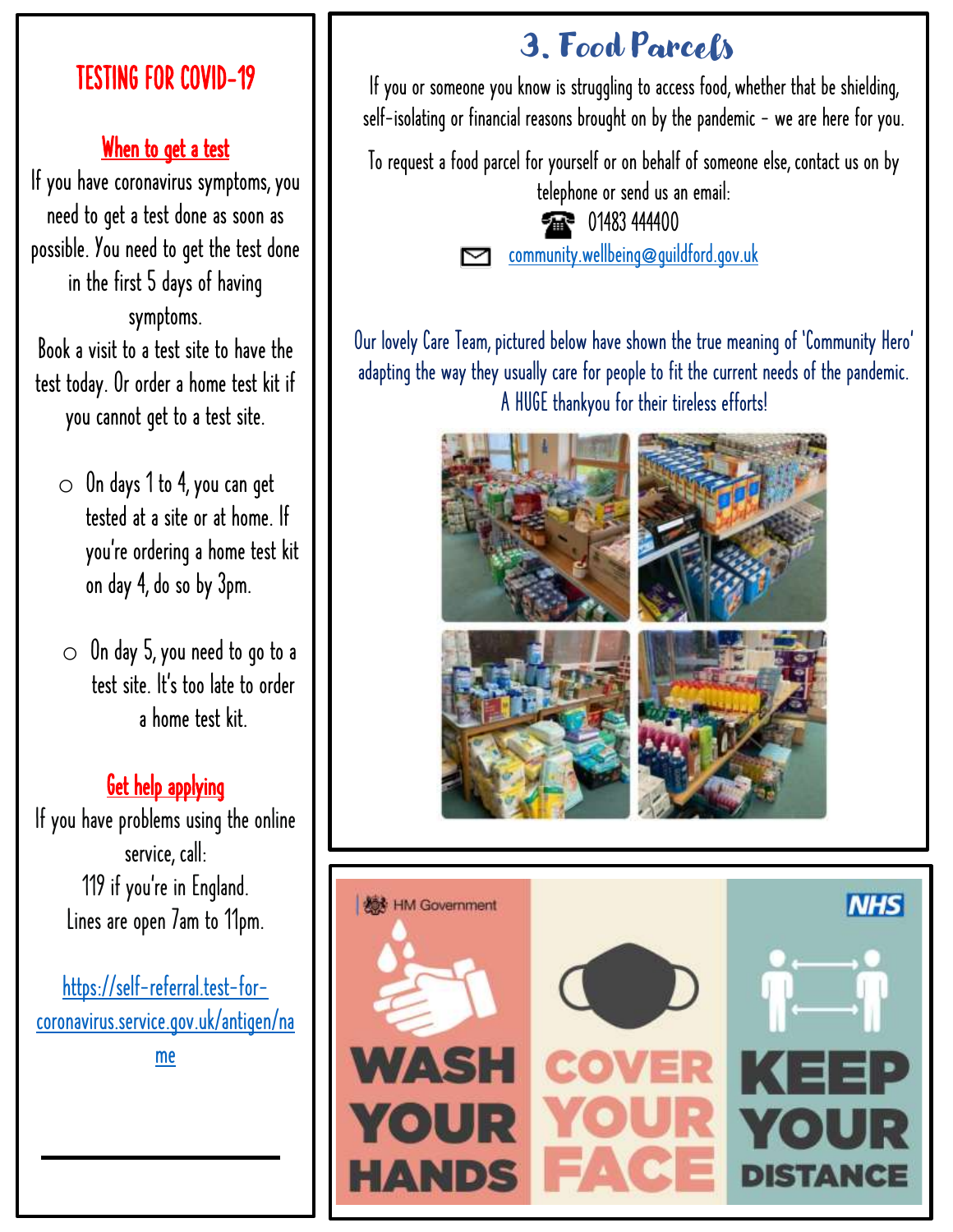#### CONTROL THE VIRUS

To protect yourself and others, when you leave home you must:

- $\checkmark$  wash hands keep washing your hands regularly
- $\checkmark$  cover face wear a face covering over your nose and mouth in enclosed spaces
- $\checkmark$  make space stay at least a metre away from people not in your household
- $\checkmark$  If you are feeling unwell, get a test and do not leave home for at least 10 days.

### FACE COVERINGS

If you can, wear something that covers your nose and mouth in places where it's hard to stay away from other people.

There are some places where you must wear a face covering, such as:

- $\checkmark$  In taxis and on public transport
- ✓ in shops
- ✓ when you go to hospital appointments or visit someone in hospital

# 4. Guildford Lions – Easter Competiton

Paint or draw a picture with the theme 'Happy Easter' Clearly PRINT your FIRST NAME and AGE on the front Take a photograph and attach it to an email and send it to guildfordlions@btinternet.com

Two age ranges:

Up to 6 years old 7 to 12 years old

For each age range, the winner will receive a £20 voucher and the runner up a £10 voucher to spend at Biddles of Guildford, 1 Ward Street, Guildford, GU1 4LH. www.biddlesofquildford.co.uk - plenty of art supplies and stationery!

No entry fee!

Closing date: Thursday 1st April

ALL pictures will be displayed on our Facebook page and website.

Lion President Deric will judge the pictures and will choose the best picture and runner up from each age range.

Join their Facebook page to follow the event: Guildford Lions Easter Colouring



#### Government NHS COVID-19 App

The NHS COVID-19 app, now available to download for free in England and Wales, is the fastest way to see if you're at risk from coronavirus. The faster you know, the quicker you can alert and protect your loved ones and community.

The app has a number of tools to protect you, including contact tracing, local area alerts and venue checkin. It uses proven technology from Apple and Google, designed to protect every user's privacy.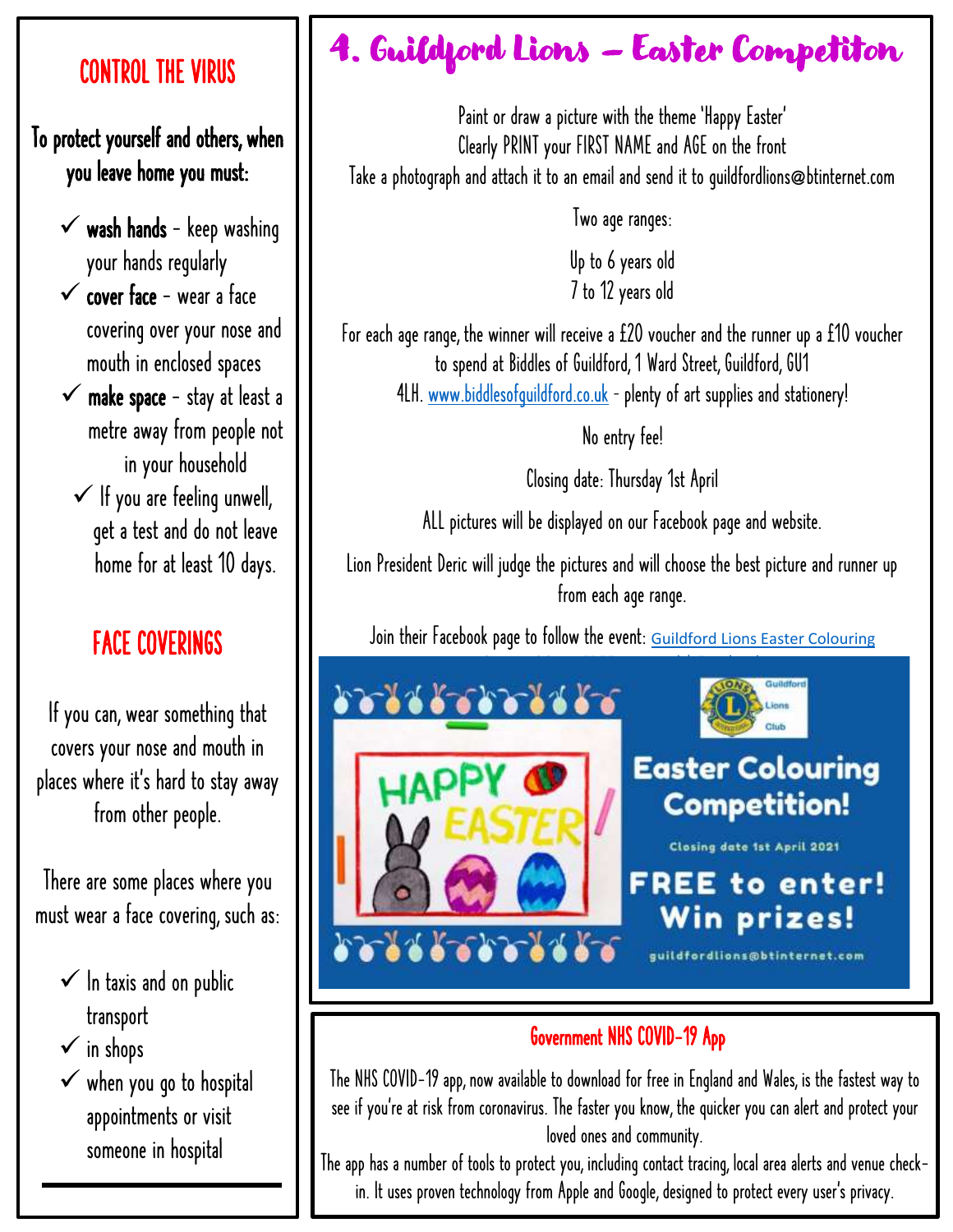### Guildgord Community Fridge

#### Eggs Benedict Croissant

#### **Ingredients**

- 4 frozen croissants
- 130g Italian diced pancetta
- 4 large eggs
- 200g ready made hollandaise sauce, warmed to serve
- a handful parsley, chopped, to serve

#### Easter Hot Chocolate

#### **Ingredients**

- 200ml milk
- $\frac{1}{2}$  tbsp cocoa powder
- 100g hollow chocolate egg (milk or dark), broken into small pieces
- 2 tbsp whipped or squirty cream
- 25g mini chocolate eggs, sugar-coated chocolate buttons or beans, or more chocolate egg, broken into small pieces
- 1 tbsp mini marshmallows

#### • STEP 1 - Pour boiling water from the kettle into a heatproof mug to warm it up. Heat the milk and cocoa in a small pan, or in blasts in the microwave, until steaming. Discard the hot water in the mug, and tip in the chocolate egg pieces. Pour over the hot milk. Stir for 30 seconds or until the chocolate has melted. Top with the cream, sprinkle over the mini eggs or broken egg pieces and marshmallows to serve.

People who are clinically vulnerable are once more being asked to 'sheild' during this lockdown. People who are defined as clinically extremely vulnerable are at very high risk of severe illness from coronavirus. There are 2 ways you may be identified as clinically extremely vulnerable:

1. You have one or more of conditions listed on the Gov.uk website , or

2. Your clinician or GP has added you to the Shielded Patient List because, based on their clinical judgement, they deem to you be at higher risk of serious illness if you catch the virus.

Guidance on shielding and protecting people who are clinically extremely vulnerable from COVID-19 - GOV.UK [\(www.gov.uk\)](https://www.gov.uk/)

# 5. Recipes from Guildford Community Fridge

- STEP 1 Heat the oven and bake the frozen croissants as per packet instructions. While they cool, heat a small frying pan over a medium-high heat. Fry the diced pancetta until golden and starting to crisp. Remove from the pan and rest on kitchen paper to remove any excess fat.
- STEP 2 Meanwhile over a medium-low heat, poach the eggs for 2-3 minutes in a pan of simmering water. Slice the baked croissants in half, add a spoonful of pancetta on the base, top with a poached egg and pour over some Hollandaise sauce. Garnish with a sprinkle of chopped parsley.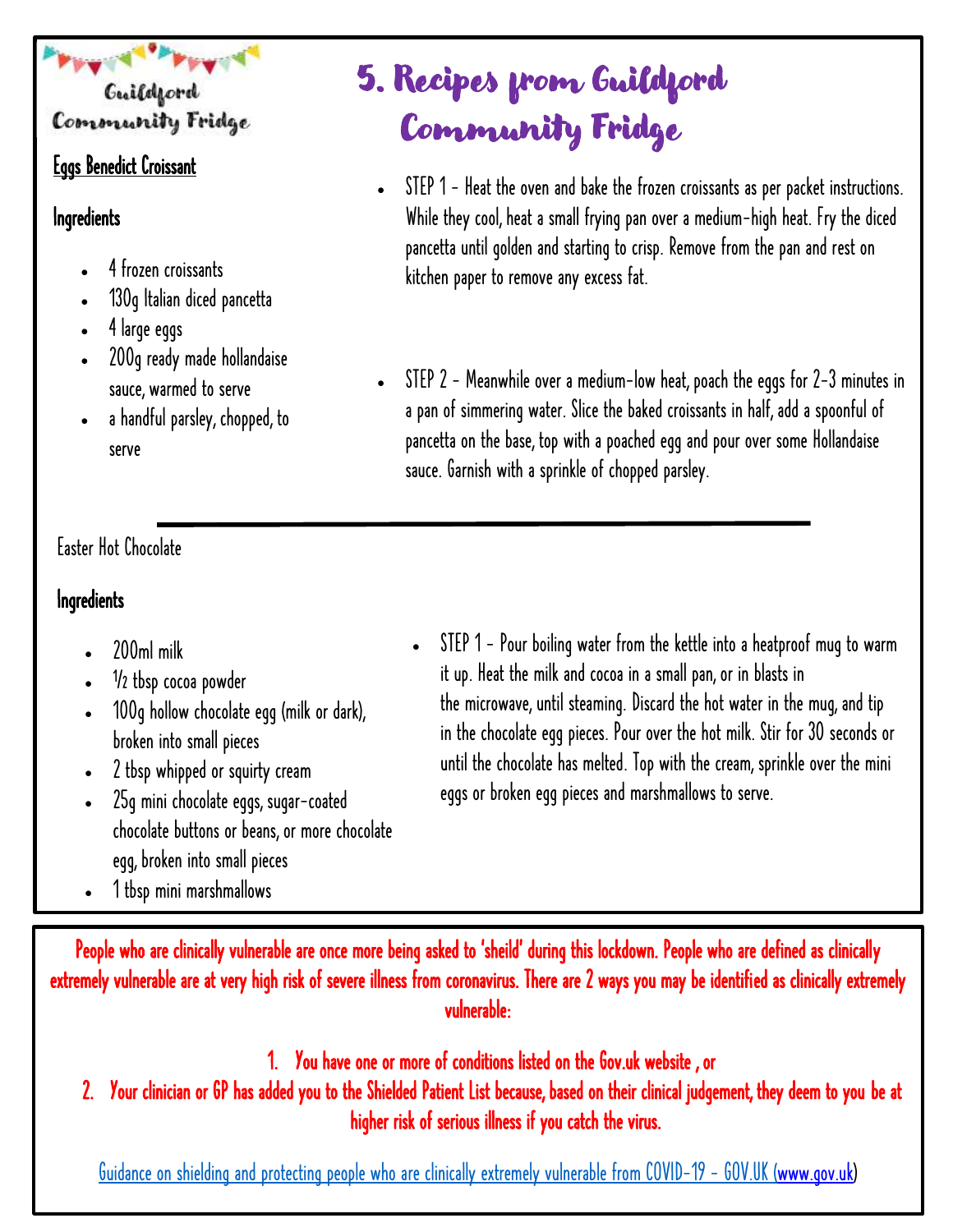6. Community Wellbeing's Podcast of The Week!

"She's Electric"

Having celebrated National Woaman's Day this week, we thought it only fitting to choose a Podcast that follows modern female leaders! She's Electric takes you on a journey into the lives of some of today's most powerful female leaders, sharing their motivation, their highs, their lows and their insatiable energy, hosted by wellness author Jody Shield.

You can listen here  $\rightarrow \rightarrow \rightarrow \rightarrow$ 

Be Electric — [Jody Shield](https://jodyshield.co.uk/podcast)

# #Podcastoftheweek



# 7. Our favourite 'good news' stories this week…

A Local One… 12 final year Paramedics from the University of Surrey have been busy supporting medical staff with patient care and preparing for treatments at Royal Surrey's Intensive Care unit, during the pandemic. They have worked 50 shifts between them, each for 12 hours. This is alongside studying for their degree' s, which they are due to graduate in July.

A National One… Crochet hearts and messages of kindness have been left a round a town in Warwickshire by a crafter nicknamed 'The Queen of Hearts'. The knitted hearts have been found around Alcaster, Warwickshire, leaving residents keen to identify the mystery knitter! Residents have loved finding them and have said it has helped them through difficult lockdown days.

A Worldwide One… A Chicago coffee shop owner has been the driving force behind initiave 'coffee with a purpose', an annual community programme that collects and distributes coats and other nessceities to help the local homeless population. They brewed up 40 gallons of coffee for this occasion, which they delivered alongside the coats to those living on the streets.

I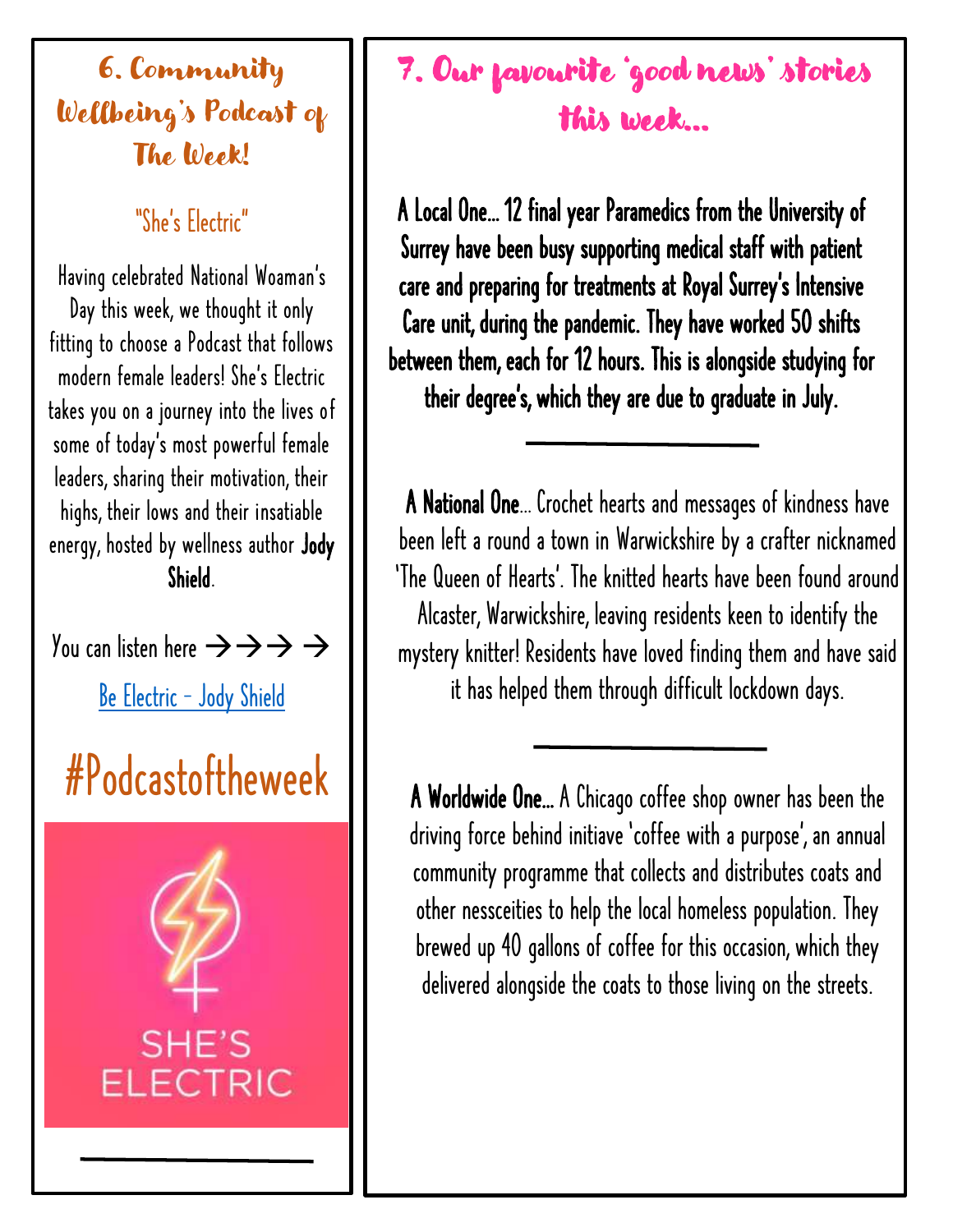### If YOU NEED MEDICAL HELP

It's important to get medical help if you need it, especially if you feel very unwell or think there's something seriously wrong.

- $\checkmark$  If you think you have [symptoms of coronavirus](https://www.nhs.uk/conditions/coronavirus-covid-19/symptoms/) and need medical advice, use the [NHS 111 online coronavirus](https://111.nhs.uk/covid-19/)  [service.](https://111.nhs.uk/covid-19/)
- $\checkmark$  If you need to contact a GP, use the GP surgery's website, use an online service or app, or call the surgery.
- $\checkmark$  For urgent medical help, use the regular NHS 111 online [service,](https://111.nhs.uk/) or call 111 if you're unable to get help online.
- $\checkmark$  For life-threatening emergencies call 999 for an ambulance.

If you're advised to go to hospital, it's important to go. Keep going to any appointments you usually have, unless you're told not to**.**

# 8. COMING OUT OF LOCKDOWN DON'T WAIT: GET DEBT HELP NOW

#### Guildford charity urges people in debt to get urgent help as lockdown restrictions are eased

A group of churches in Guildford have been running a Christians Against Poverty (CAP) debt centre for nearly nine years. The free service is available to all people in the surrounding area.

The combination of rising unemployment, reduced hours, illness and larger bills covering the period when so many people have been at home has created a situation where many people now have unmanageable debt. As people emerge from lockdown the uncertain economic effects may impact people hard. However, for people here in Guildford, there is a solution.

Jane Seals, Guildford CAP Debt Centre Manager, said: "Although we've continued helping people out of debt throughout the pandemic, we know that many people have been in survival mode and it's only as we come out of lockdown that they will start to seek help.

"We want everyone to know that we're here to give that help completely free of charge along with localised support, understanding and encouragement.

The Debt Centre currently has plenty of appointments available so we're urging people to get in contact as soon as possible to get help and get their lives back on track.

There is a team of volunteers, some of whom have been in debt themselves and are now out the other side, able to give a helping hand with practical solutions.

CAP client, Lisa\*, said: "Without CAP I think I would probably be dead as I wouldn't have had money to buy food! Now, I'm going to uni! Now, I know I can afford it and I feel mentally better, I'm hoping to change people's lives the way CAP has changed mine."

If you know things are out of control and you're stressed, missing meals or sleep, please give us a call and let us help you get your life back on track.

Book an appointment with CAP by calling Freephone 0800 328 0006 or visit [capuk.org](http://capuk.org/)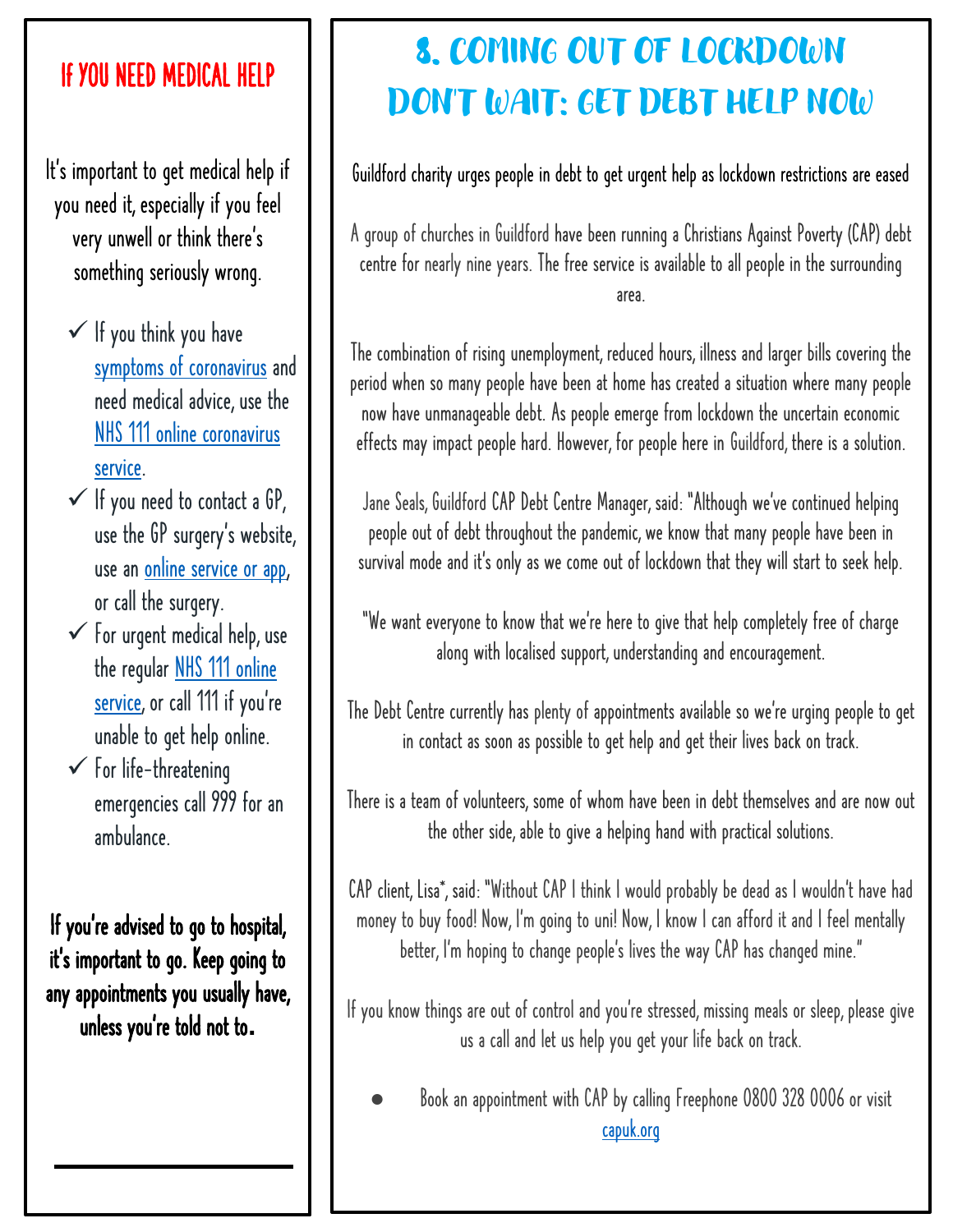#### COVID-19 SYMPTOMS AND HOW TO TREAT THEM

#### Treating a high temperature

- $\checkmark$  get lots of rest
- $\checkmark$  drink plenty of fluids (water is best) to avoid dehydration – drink enough so your pee is light yellow and clear
- ✓ take [paracetamol](https://www.nhs.uk/medicines/paracetamol-for-adults/) or [ibuprofen](https://www.nhs.uk/medicines/ibuprofen-for-adults/) if you feel uncomfortable

#### Treating a persistent cough

- $\checkmark$  If you have a cough, it's best to avoid lying on your back.
- $\checkmark$  Lie on your side or sit upright instead.
- $\checkmark$  To help ease a cough, try having a teaspoon of honey. (But do not give honey to babies under 12 months. If this does not help, you could contact a pharmacist for advice about cough treatments.

#### Things to try if you're feeling breathless

- $\checkmark$  breathing slowly in through your nose and out through your mouth, with your lips together like you're gently blowing out a candle
- $\checkmark$  sitting upright in a chair relaxing your shoulders, so you're not hunched
- $\checkmark$  leaning forward slightly support yourself by putting your hands on your knees or on something stable like a chair

# 9. Guildford in Bloom

Guildford Borough Council are delighted to launch the 2021 Guildford in Bloom Competition as we celebrate our  $40<sup>th</sup>$  birthday with the theme 'Blooming  $40'$ .

### This year the categories are:

Best Front Garden Best Allotment & Vegetable/Kitchen Gardens Best Garden for Wildlife Best Site for Nature Conservation Best Pub / Business in Bloom Best Container Garden Best Neighbourhood Project

To take part, please register your entry by replying to this email at [guildfordinbloom@guildford.gov.uk](mailto:guildfordinbloom@guildford.gov.uk) - stating the category you are entering, and then your name and address for judging.

The closing date is 13 June 2021 and judging will take place between 28 June to 18 July 2021.

You can keep up with the competition on the Guildford in Bloom media pages [www.facebook.com/GuildfordInBloom](http://www.facebook.com/GuildfordInBloom) and [Guildford In Bloom](https://twitter.com/guildfordnbloom?lang=en)  [\(@GuildfordnBloom\) / Twitter](https://twitter.com/guildfordnbloom?lang=en)

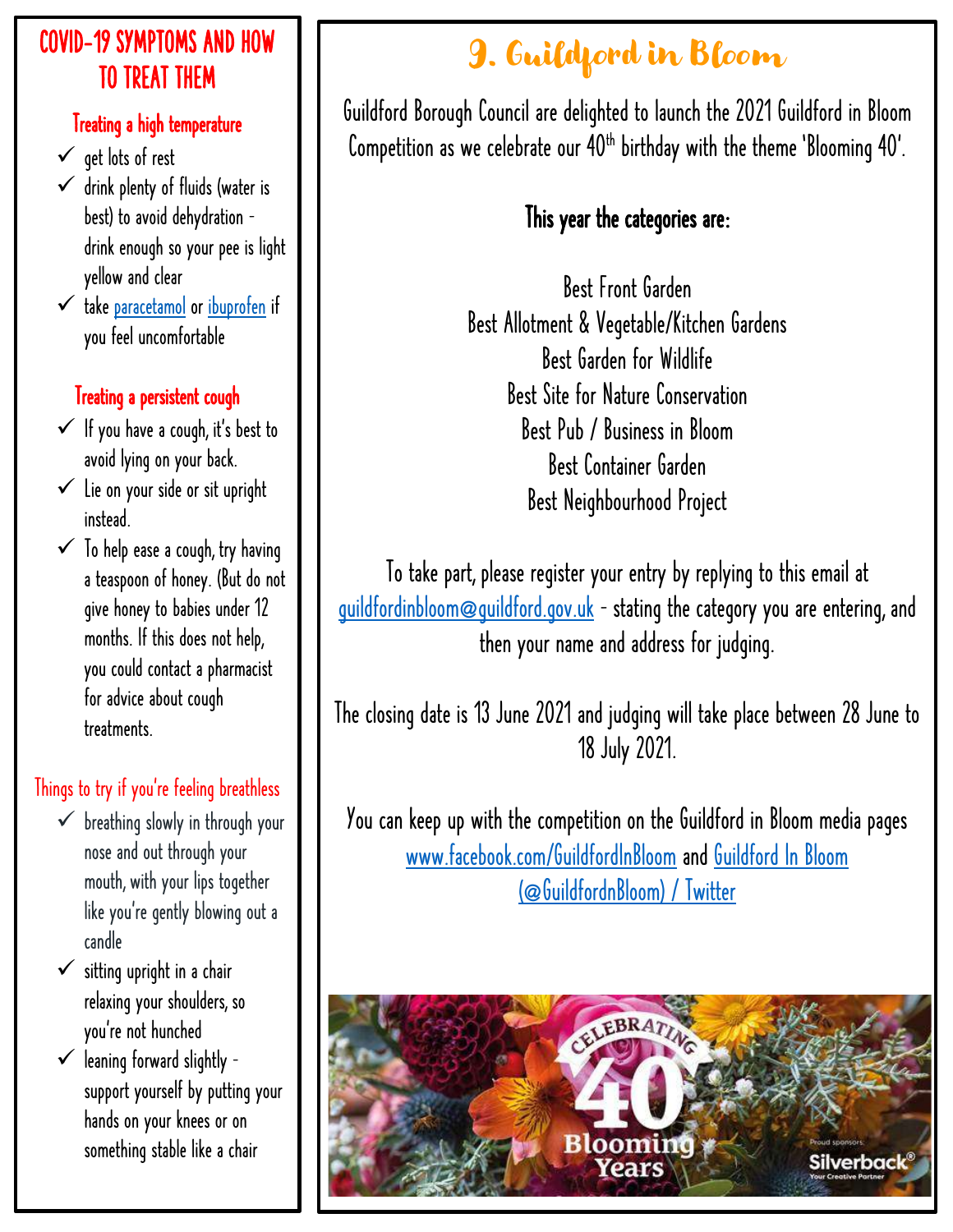# 10. A word from  $a$ resident…

We love hearing from you!

We love the Castle Grounds at this time of year, all of the lovely flowers are erupting in their full glory!



Find your Councillor!

If you have something you would like to bring to the attention of your local Councillor or you need to get in contact with them, you can find out who they are and how to contact them by using the handy link below! It will allow you to search by name, political party, ward, post code and even just part of their name!

[Find Councillor \(guildford.gov.uk\)](http://www2.guildford.gov.uk/councilmeetings/mgFindMember.aspx)

# 11. 2021 Census

2021 Census

The 2021 Census will be taking place on the 21st March! All households will be sent a letter inviting them to complete the 2021 Census.

 $\blacksquare$ It can be completed online by using the unique access code

**There is an option of having a paper copy issued by calling the** \*Census Contact Centre number provided on the letter. A large print version can be made on request.

**There** is also an option to have a telephone interview with a trained member of staff, this can be arranged with the \*Census Contact Centre.

You can find out more information about the 2021 March Census by following the link below...

[https://census.gov.uk/](https://census.gov.uk/?fbclid=IwAR1gT_nAPnjBXdV-qQefUH0S6Rly7ydaRiw99fMWLnVNo1f2_n6yHhw-lu0)

\*The Census Contact Centre will be available from the 1st of March, the number will be 0800 141 2021

# Office for National Statistics

**Census** 2021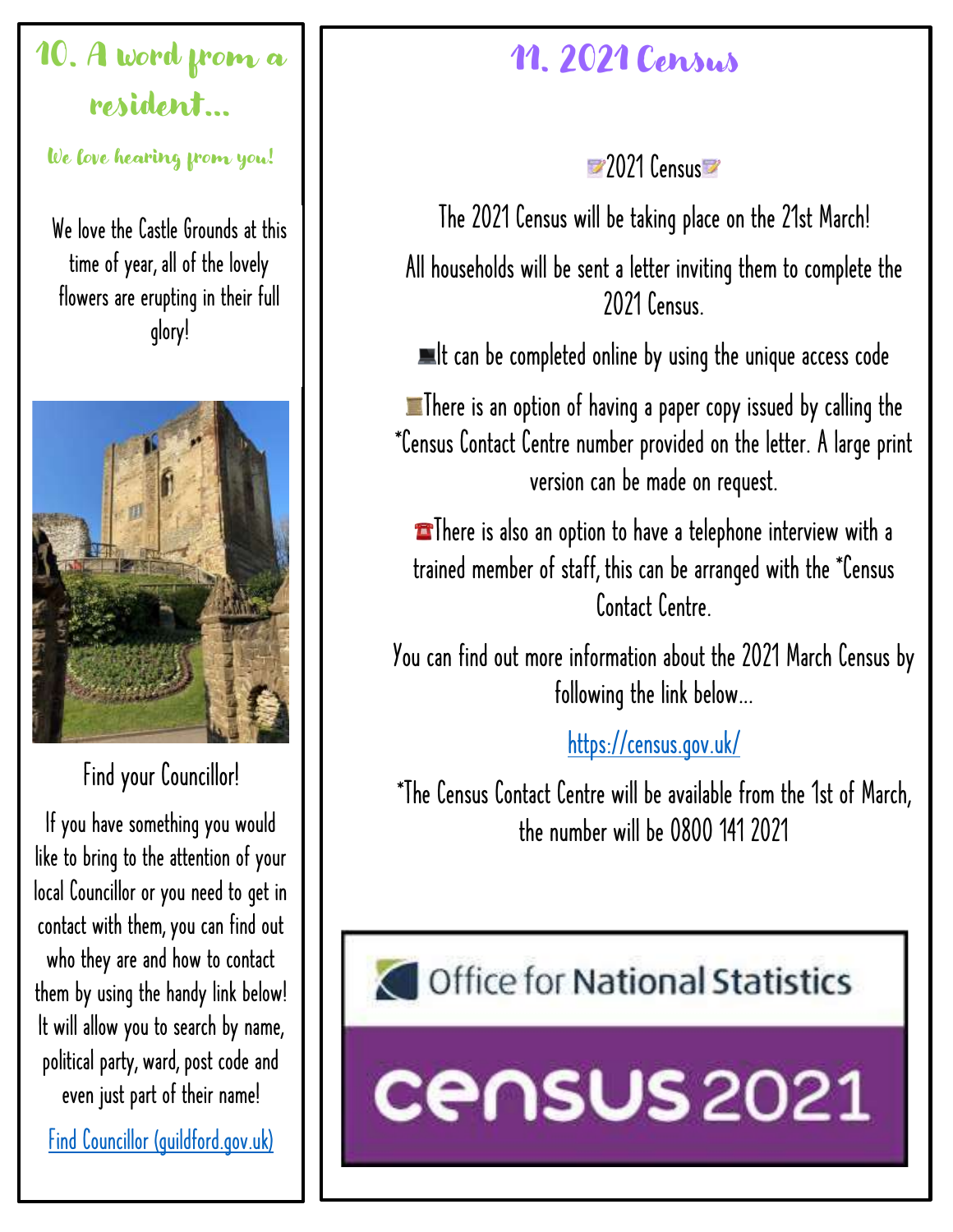